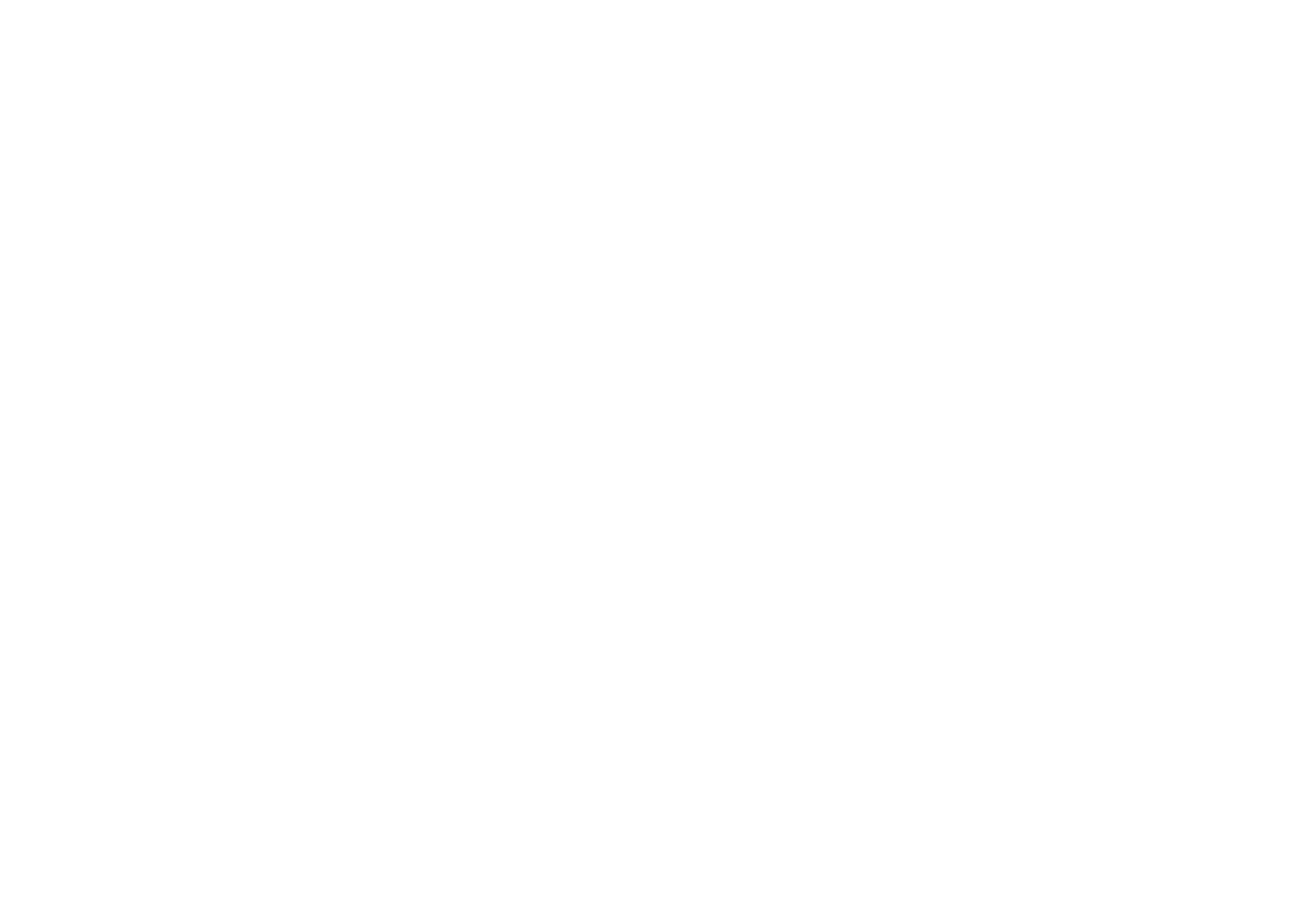# Animal proteins

Annual Report 2012 of the Dutch National Reference Laboratory

L.W.D. van Raamsdonk, I. Scholten, J.M. Vliege and V. Pinckaers

This research was funded by the Dutch Ministry of Economic Affairs (WOT programme 02, Food Safety, theme 4).

RIKILT Wageningen UR Wageningen, October 2013

RIKILT report 2013.015

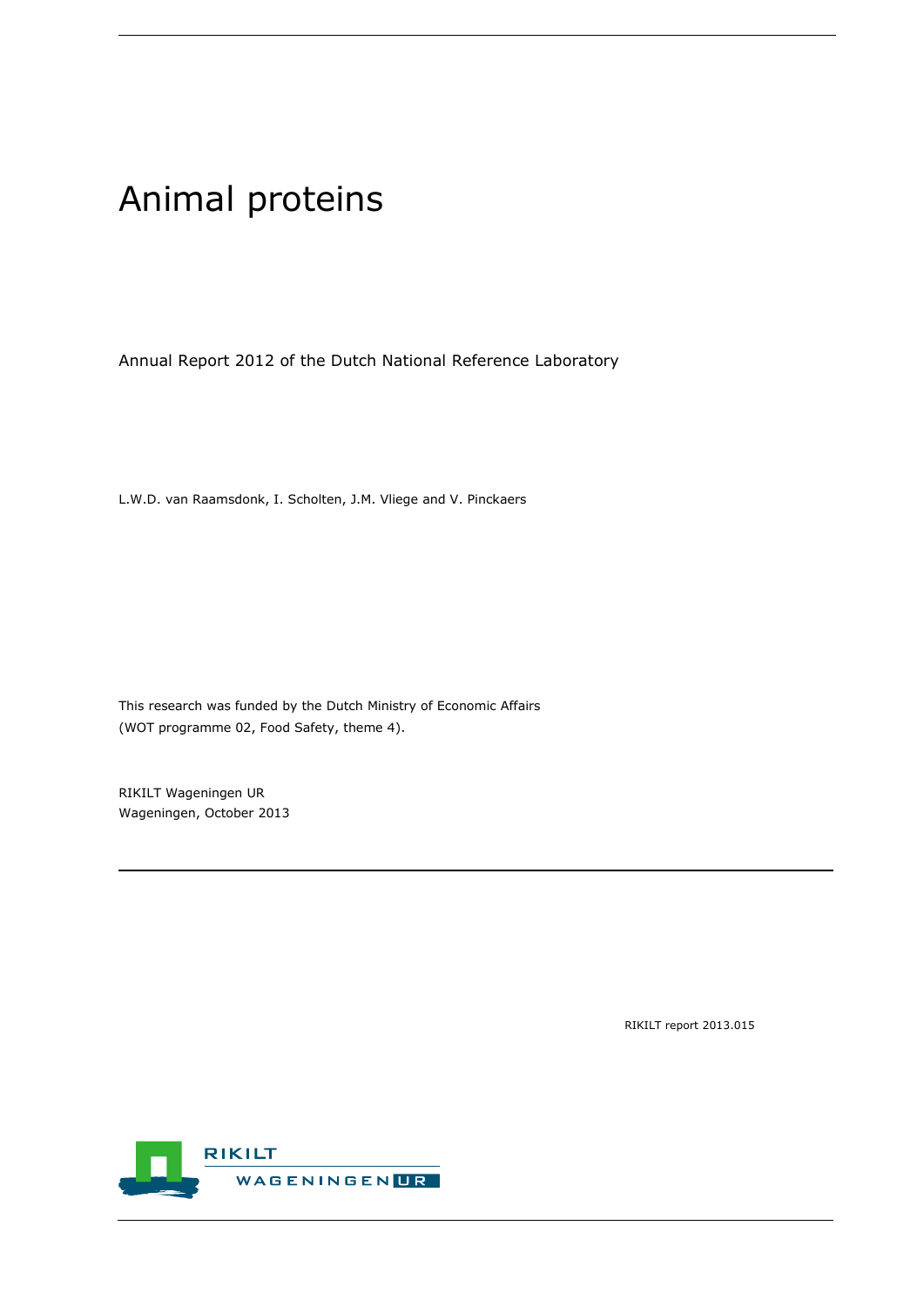Raamsdonk, L.W.D. van, I. Scholten, J.M. Vliege and V. Pinckaers, 2013. *Animal proteins; Annual Report 2012 of the Dutch National Reference Laboratory.* Wageningen, RIKILT Wageningen UR (University & Research centre), RIKILT report 2013.015. 18 pp.; 1 fig.; 7 tab.; 5 ref.

Project number: 121.72.357.01 BAS-code: WOT-02-04-001 Project title: National Reference Laboratory for animal proteins Project leader: L.W.D. van Raamsdonk

#### © 2013 RIKILT Wageningen UR

The client is allowed to publish or distribute the full report to third parties. Without prior written permission from RIKILT Wageningen UR it is not allowed to:

- *a) publish parts of this report;*
- *b) use this report or title of this report in conducting legal procedures, for advertising, acquisition or other commercial purposes;*
- *c) use the name of RIKILT Wageningen UR other than as author of this report.*

P.O. Box 230, 6700 AA Wageningen, The Netherlands, T +31 (0)317 48 02 56, E [info.RIKILT@wur.nl,](mailto:info.RIKILT@wur.nl) [www.wageningenUR.nl/en/rikilt.](http://www.wageningenur.nl/en/rikilt) RIKILT is part of Wageningen UR (University & Research centre).

This report from RIKILT Wageningen UR has been produced with the utmost care. However, RIKILT does not accept liability for any claims based on the contents of this report.

RIKILT report 2013.015

Distribution list:

- Dutch Ministry of Economic Affairs, Department of Food Quality and Animal Health (EZ-VDC; E. Pierey, E. Deckers)
- Dutch Ministry of Economic Affairs, Department of Knowledge (EZ-DKI; T. Greutink)
- Netherlands Food and Consumer Product Safety Authority (NVWA; W. Ooms, R. Herbes, H.A. van der Schee, K. van Kuijk, R. Gerlofsma, R. Dwinger)
- European Commission (EC; K. van Dijck, F. Verstraete)
- European Union Reference Laboratory, Animal Proteins (CRA-W; V. Baeten, P. Veys, G. Berben, O. Fumière)
- Joint Research Centre, Geel (IRMM-JRC; C. von Holst, A. Boix-Sanfeliu)
- Dutch Ministry of Economic Affairs (EZ-DAD; L. Huizinga)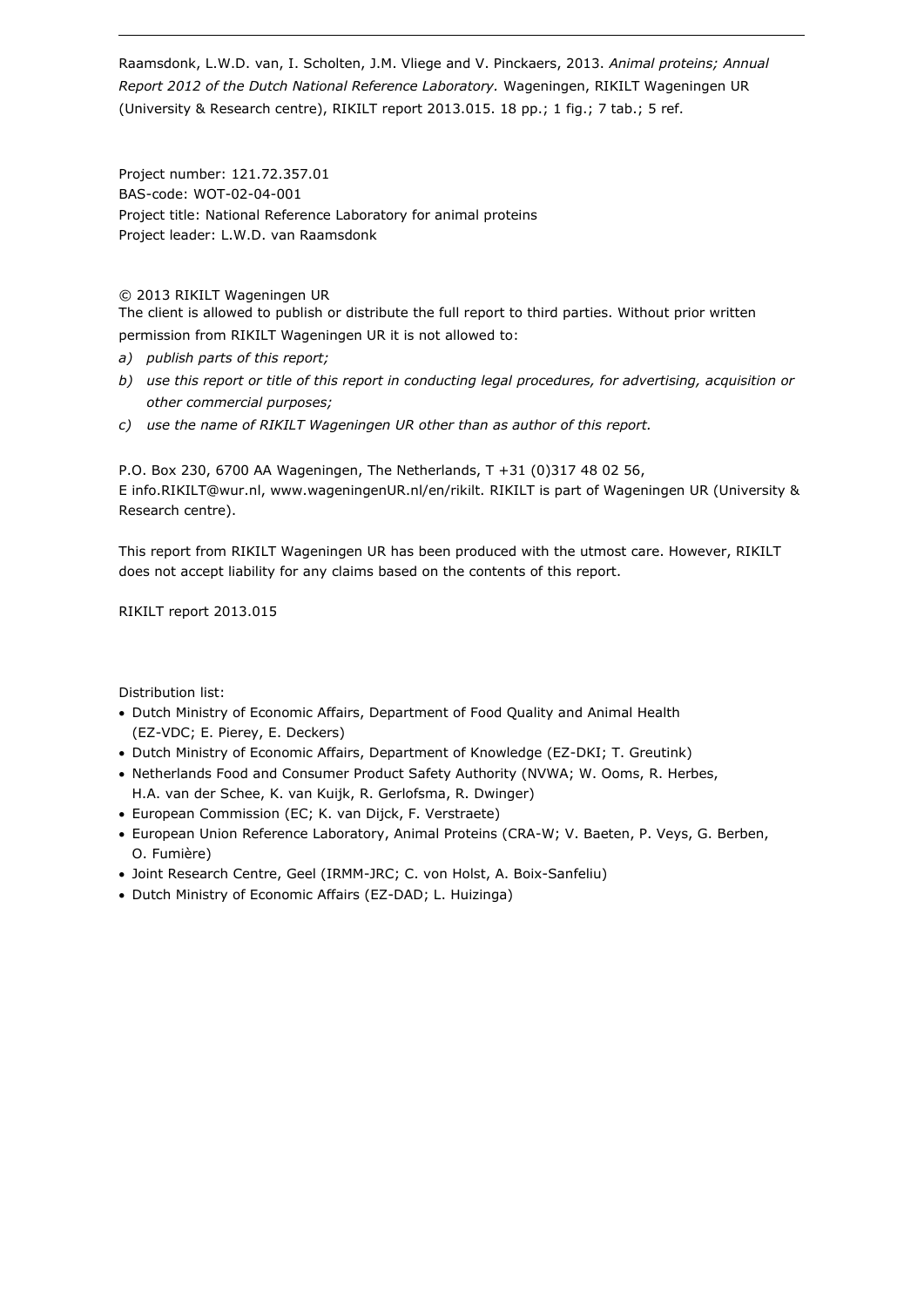# **Contents**

|   |               | <b>Summary</b>                                     | 5  |
|---|---------------|----------------------------------------------------|----|
| 1 |               | <b>Introduction</b>                                | 7  |
| 2 |               | <b>Description of work</b>                         | 8  |
| 3 |               | <b>Results and discussion</b>                      | 9  |
|   | 3.1           | EURL proficiency test microscopy 2011              | 9  |
|   |               | 3.1.1 Sample 2 (223)                               | 10 |
|   |               | 3.1.2 Sample 3 (287)                               | 10 |
|   |               | 3.1.3 Sample 7 (137)                               | 10 |
|   | 3.2           | EURL proficiency test microscopy 2012              | 11 |
|   | $3.3 -$       | Other proficiency tests for microscopy             | 11 |
|   |               | 3.3.1 KDLL blind tests on animal proteins          | 11 |
|   |               | 3.3.2 IAG blind tests on composition               | 12 |
|   |               | 3.3.3 IAG blind tests on animal proteins           | 12 |
|   | $3.4^{\circ}$ | General background to RIKILT microscopy procedures | 12 |
|   | 3.5           | DNA detection and identification                   | 13 |
|   | 3.6           | Cooperation with the EURL animal proteins          | 14 |
|   | 3.7           | Support of the national authority                  | 15 |
|   | 3.8           | Future developments                                | 15 |
|   |               | <b>References</b>                                  | 16 |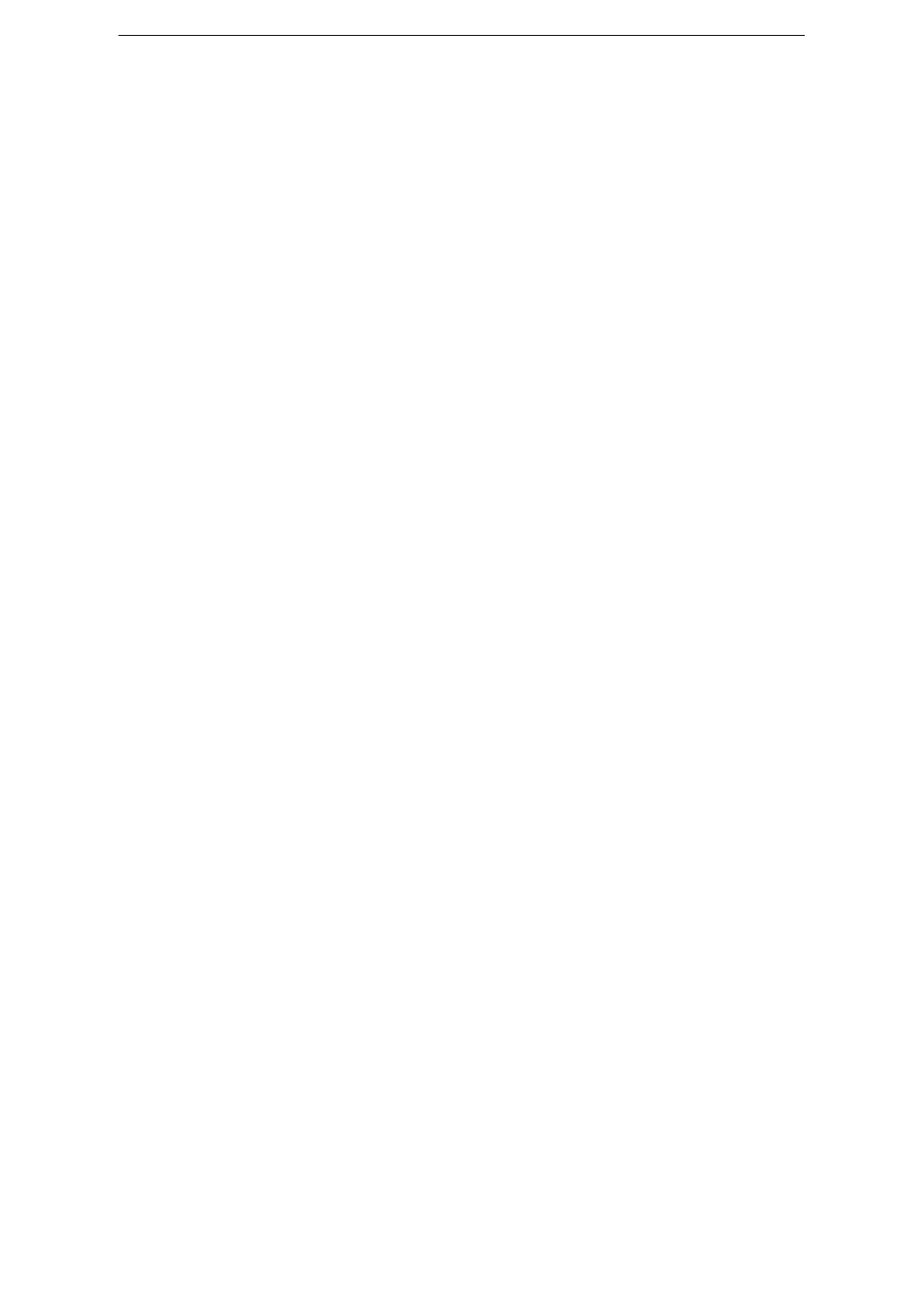## <span id="page-6-0"></span>Summary

RIKILT serves as the only official control laboratory for animal proteins in feeds in the Netherlands in the framework of Directive 882/2004/EC.

There has been a long-time desire from society as well as from legislators to lift the extended feed ban, as a whole or partly. In 2012 processes for the relaxation of measures were mainly focusing on Regulation (EC) 152/2009 for improvement of the microscopic method and the implementation of the identification of animal proteins of ruminant origin by means of PCR, and Regulation (EU) 1069/2009 concerning the acceptance of pig and poultry proteins for aquafeed. Besides the general annual interlaboratory study for the microscopic method, EURL organised two interlaboratory studies for validation and implementation of the PCR method to detect ruminant proteins in animal feeds. The method for identification of ruminant proteins in animal feeds is successfully validated and implemented. Further attention is necessary for some specificity issues (false positive signals) and for the microscopic identification of feather meal. RIKILT participated successfully all studies. In general, very good results were achieved and the collected data appeared to be useful for method improvement. The process for developing methods for the identification of pig, poultry and fish proteins is carried out in cooperation with the EURL, in a dedicated project for method development and these methods are expected to be finalised in 2013.

RIKILT participated in the annual meeting of the NRL network on animal proteins and in the meetings on the development of the new protocol on PCR procedures. RIKILT employees served as member of both the Expert panel on microscopy as well the Expert Panel for PCR methods. Furthermore, the internal procedures of RIKILT for sample preparation as well as microscopic analysis have been evaluated and improved when necessary. One of the reasons is the situation that fish meal can be both a contaminant as well a matrix (pure samples). A major achievement is the separation, physically and as work flow, of samples that are not contaminated or only at a low level from those samples that are contaminated at a high level. Also samples of pure animal proteins are handled separately.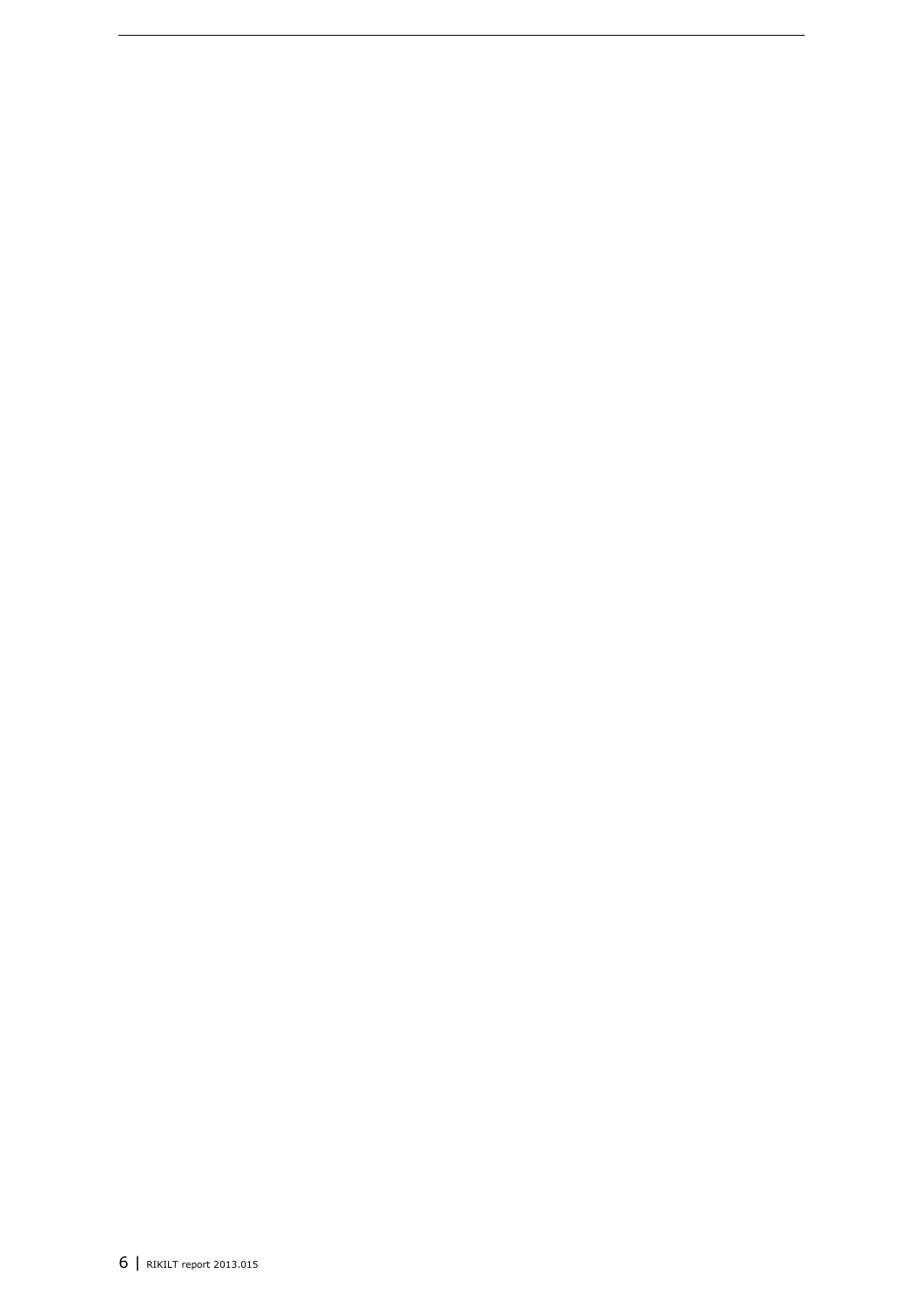# <span id="page-8-0"></span>1 Introduction

In 2006 the European Union appointed a series of European Union Reference Laboratories, one of them dedicated to the field of Detection of animal proteins in feeds. Each member state has appointed a National Reference Laboratory (NRL) in this field. The stakeholders, i.e. the Ministry for Economic Affairs (EZ) as representative of the member state, and the competent authority, need technical and scientific support for their tasks. RIKILT, as appointed NRL in this field, is providing this support by means of technical and strategic advice, method development and participation in international networks of experts.

In order to check the quality and performance of microscopic detection of animal proteins, the EURL organises an annual proficiency test. Also, the RIKILT validation of the ruminant PCR test was completed. Further National activities include the support of the competent authorities, participation in the national monitoring program and specific studies in case technical (interpretation) problems occur. The results of the annual proficiency test for microscopy are being published in the year following the year in which the test was organised. As an effect, every proficiency test was accounted for in two subsequent report of the Dutch NRL. Usually the draft report is available prior to finishing the NRL annual report. Therefore, besides the presentation of the 2011 result, the current report will present the results of the 2012 proficiency test for microscopy as well, which became available in the first quarter of 2013.

The Dutch NRL gives account of its activities in the framework of collaboration with the EURL and support of the national authorities in this report.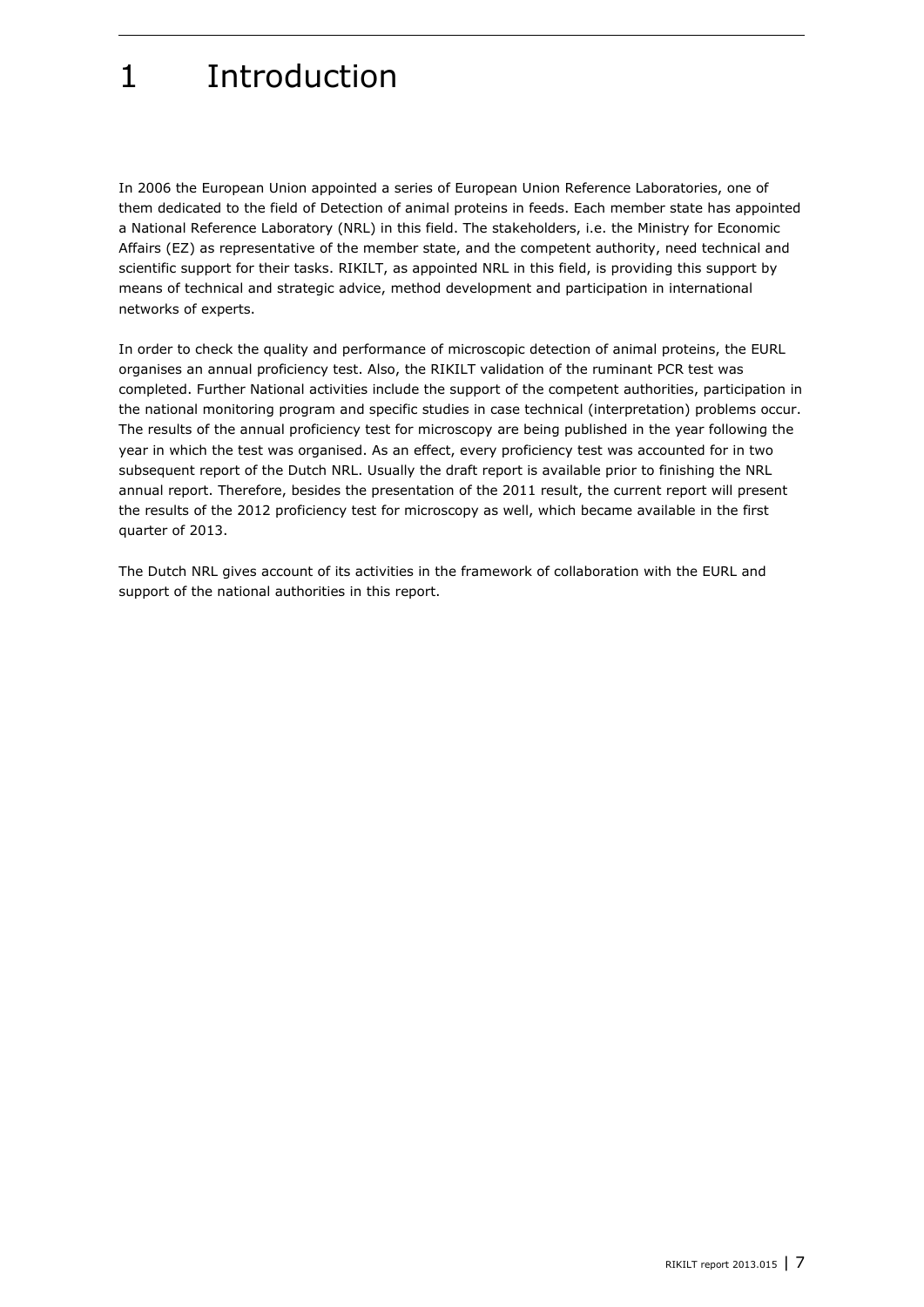# <span id="page-9-0"></span>2 Description of work

The tasks of the NRL are laid down in Directive 882/2004/EC. RIKILT serves as the official control laboratory for animal proteins in feeds in the Netherlands. Several of the tasks listed in the Directive do not require activities due to the single laboratory situation. Remaining tasks are:

- Collaboration with the EU-RL, including participation in meetings and workshops, participation in ring trials;
- Communication of information from the EU-RL to the stakeholders;
- Providing technical and scientific support to the stakeholders;
- Performing other specific tasks; RIKILT acts as member of the scientific advisory board of the EURL;
- Support of the national network of official control laboratories. The Netherlands does not maintain a network of official laboratories for detection of animal proteins, although national legislation provides a list of five laboratories that can be involved in monitoring animal feeds in general. RIKILT as NRL identified the desire to support these laboratories in the area of detection of animal proteins.

The performance of all the tasks fits in the additional requirements of Directive 999/2001/EC.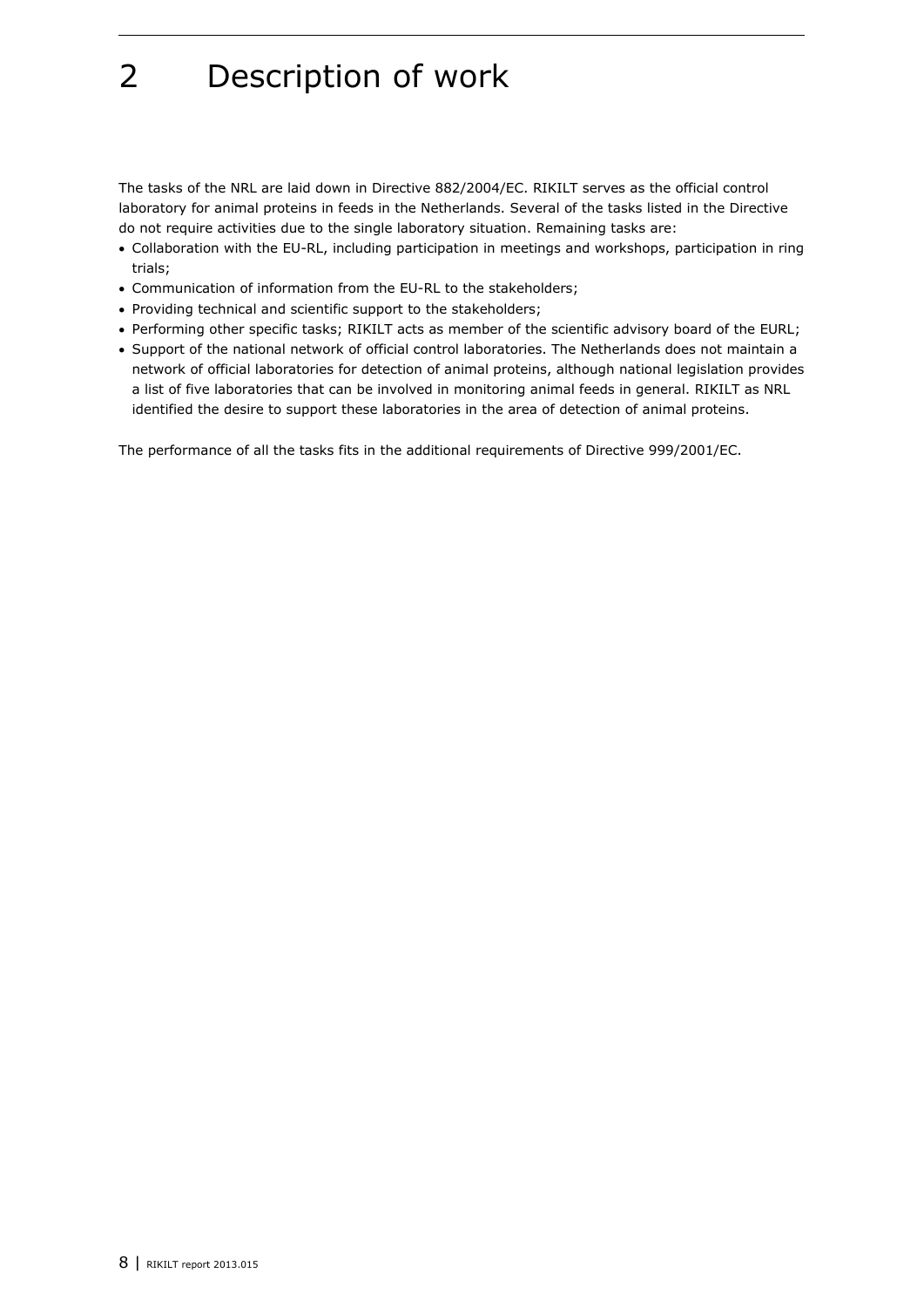## <span id="page-10-0"></span>3 Results and discussion

### <span id="page-10-1"></span>3.1 EURL proficiency test microscopy 2011

RIKILT - Wageningen UR has participated as Dutch NRL animal proteins in the interlaboratory study for animal proteins 2011, organised by the EURL, Gembloux, Belgium. This ILS consisted of seven blind samples of feed contaminated with animal proteins of land animals and/or of fish. The results are published and discussed at the annual meeting of EURL and NRLs in 2012. Therefore these results are presented in the NRL annual report for 2012. The composition of the samples and the overall results are listed in Table 1 (Veys *et al*., 2012).

#### Table 1

*Results of the proficiency test of 2011. The accuracy indicates specificity in the case of absence of the target, and sensitivity in the case of the presence of the target. Optimal values are 1.0. Nr: number of reported results.*

| <b>Sample</b><br>number | <b>Composition</b>                            | <b>Nr</b> | <b>AC terrestrial</b> | <b>AC fish</b> |
|-------------------------|-----------------------------------------------|-----------|-----------------------|----------------|
|                         | Blank I                                       | 26        | 1.00<br>(0)           | 0.89<br>(3)    |
|                         | Blank II (pellets)                            | 26        | 0.92<br>(2)           | 0.92(2)        |
|                         | Blank I + $0.05\%$ animal proteins            | 26        | 1.00<br>(1)           | 0.96(1)        |
| $\overline{4}$          | Fat $(+ 0.1\%$ of dicalcium phosphate)        | 26        | 1.00<br>(1)           | 1.00<br>(0)    |
|                         | Fat $+0.1\%$ animal proteins                  | 26        | (1)<br>0.96           | 0.96<br>(1)    |
| 6                       | Fish feed, containing fish (pellets)          | 26        | 0.96<br>(1)           | (0)<br>1.00    |
|                         | Fish feed, containing fish $+0.5%$ hydrolysed | 26        | (18)<br>0.31          | (0)<br>1.00    |
|                         | feather meal (pellets)                        |           |                       |                |

The overall results of RIKILT as reported in November 2011 are shown in Table 2.

### Table 2

#### *Results of RIKILT in the EURL proficiency test 2011.*

| <b>Sample</b>  | <b>Unique ID</b> | <b>Composition</b>                              | <b>RIKILT</b>              | <b>RIKILT</b> |
|----------------|------------------|-------------------------------------------------|----------------------------|---------------|
| number         |                  |                                                 | <b>Terrestrial animals</b> | <b>Fish</b>   |
|                | 656              | blank I                                         | correct                    | correct       |
|                | 223              | blank II (pellets)                              | correct                    | 7 fish bone   |
|                |                  |                                                 |                            | fragments     |
| 3              | 287              | blank $I + 0.05%$ animal proteins               | correct                    | 1 fish bone   |
|                |                  |                                                 |                            | fragment      |
| $\overline{4}$ | 330              | fat $(+ 0.1\%$ of dicalcium phosphate)          | correct                    | correct       |
| 5              | 492              | fat $+0.1\%$ animal proteins                    | correct                    | correct       |
| 6              | 234              | fish feed (pellets)                             | correct                    | correct       |
|                | 137              | fish feed $+0.5\%$ hydrolysed feather (pellets) | not found                  | correct       |

The EURL notified RIKILT of underperformance in this study because of reporting two false positives and one false negative, and requested a report with an explanation of possible causes and an action plant to avoid errors.

The procedure as required according to Annex VI of Regulation (EC) 152/2009 was applied in November 2011. A part of every pelleted feed sample (nrs. 1, 2, 3, 6 and 7) was ground after grinding a washing batch of pure maize grains in a Retsch mill. The normal cleaning procedure was applied. Sedimentation was achieved in thoroughly cleaned sedimentation funnels. The remaining part was kept apart for later examination. The two fat samples (4 and 5) were processed according to the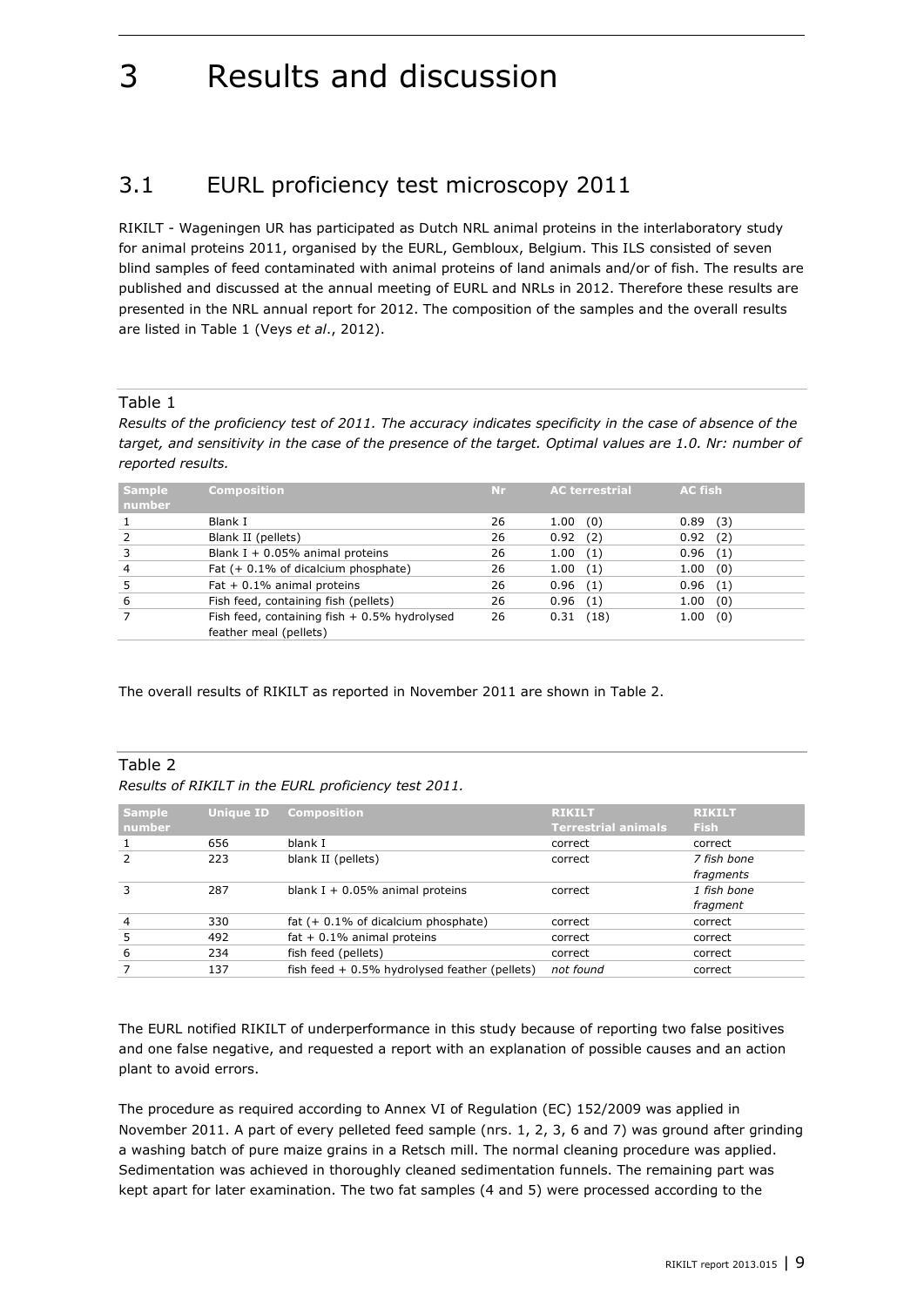additional protocol. In addition to the reported results, RIKILT produced in March 2012 a new set of materials and slides of samples 2, 3, and 7. Special attention was given to sample 2 (223).

### <span id="page-11-0"></span>3.1.1 Sample 2 (223)

Overall accuracy fish: 0.923 (2 false positives).

EURL homogeneity study: no fish material found.

The part of sample 2 (223) that was ground in November 2011 was re-examined by making a new sediment and new slides. In total 12 fish bone and gill fragments were found in this second sediment. In order to find a possible cause of the false positive findings, several alternative procedures were carried out with newly ground material, in all cases based on the official amount of 10 grams. All these alternative analyses turned out to be negative.

Evaluation: all the positive findings are related to the grinding of November 2011. However, a range of precautionary measures were already taken to prevent any contamination. The whole procedure was verified in March 2012 and no possible causes for the contamination were found. In the same period during November 2011 no fish meal sample was processed with a comparable composition as shown by the fish particles found in sample 2 (predominantly herring).

### <span id="page-11-1"></span>3.1.2 Sample 3 (287)

Overall accuracy fish: 0.962 (1 false positive).

EURL homogeneity study: sample 3 is based on Blank I. The EURL homogeneity study revealed 1 fish scale and 1 fish bone in Blank I.

The first set of slides (November 2011) contained only one fish particle, a bone fragment. This is comparable to the results of the EURL homogeneity study, in which one fish bone and one scale was found in Blank 1; this blank sample was the basis of sample 3 (Veys *et al.*, 2012). In the second sedimentation (March 2012) no further fish material was found. This is to be expected in cases of very low levels of contamination. Since a major investment of time was used to examine sample 2, no further examinations were carried for sample 3.

Evaluation: basically RIKILT was able to confirm the EURL finding of one bone particle and one scale fragment in Blank I, which was the basis for sample 3.

### <span id="page-11-2"></span>3.1.3 Sample 7 (137)

Overall accuracy land animals: 0.308 (18 false negatives).



*Figure 1 Two images of plant epidermis with stomata (left), and epidermis cells after cysteine staining (right).*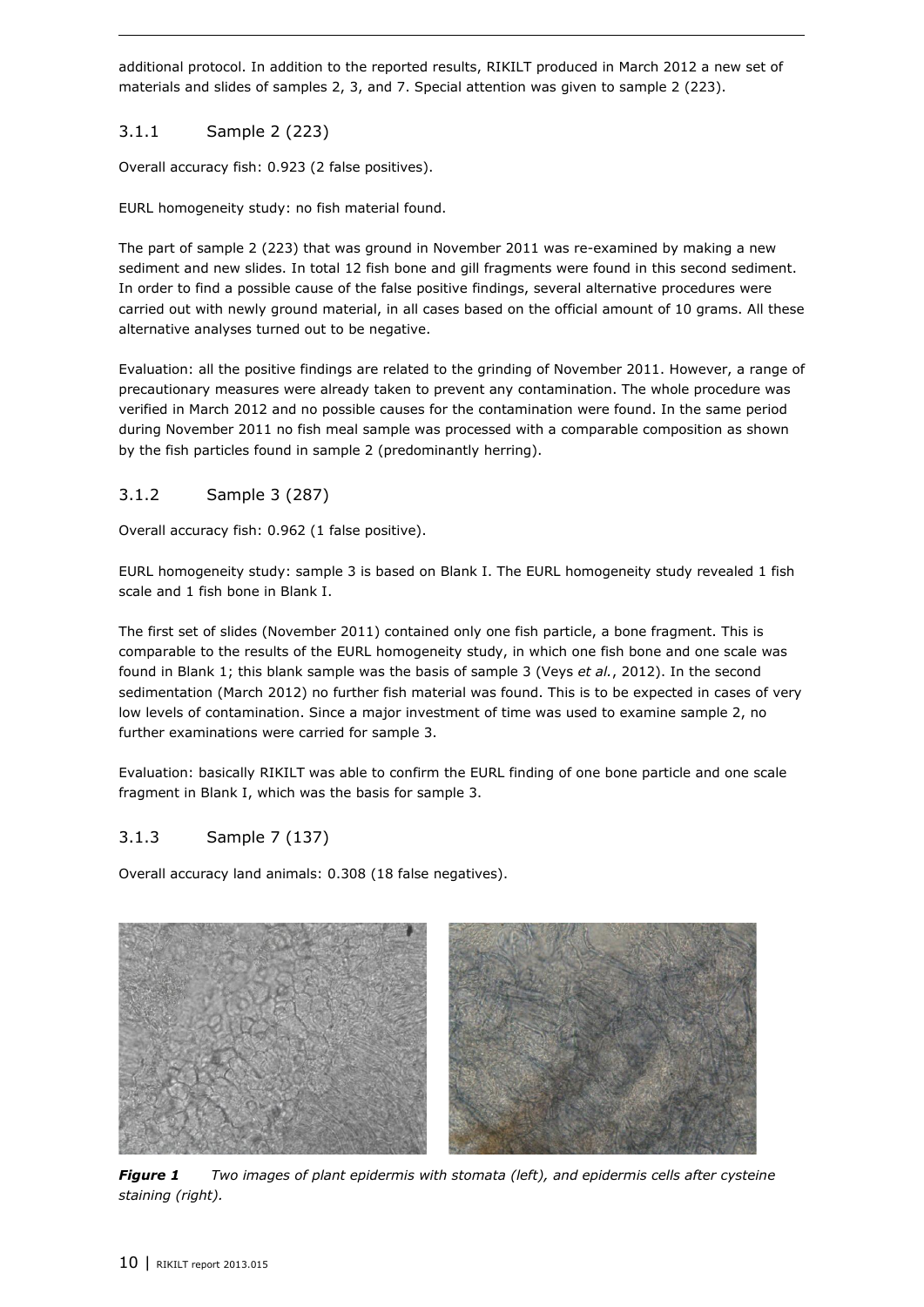EURL homogeneity study: mammalian material present: fish and hydrolysed feather meal.

Examination in November 2011 did not reveal any presence of (hydrolysed) feather particles, nor of the rare bone fragments that are usually included in feather meal. Also, re-examination in March 2012 gave the same result. A few particles turned grey in the cysteine staining method with lead acetate. These grey particles were further examined at higher magnifications, and appeared to be parts of plant epidermis fragments (Figure 1).

Evaluation: approx. 70% of the participants were not able to detect the feather meal in the presence of fish material in this sample in the ILS of 2011 (Veys *et al*., 2012). A feed sample containing feather meal in the ABsence of fish meal was included in the proficiency test of 2008 (Veys *et al*., 2009). Except for one participant, correct positive results were achieved ( $AC = 0.981$ , 1 false negative), although ten participants reported exclusively the presence of bone fragments and no feather material (filaments or hydrolysed particles; Veys *et al*., 2009). 15 correct reports for feather material out of 26 participants results in a percentage of 58%, almost double the score for the 2011 study (30%) (Veys *et al*., 2012). At a level of 0.5%, the feather meal was apparently hard to recognise. This could be caused by a very low presence of bone fragments (which are normally a good marker), and/or by extensive hydrolysis of the material.

## <span id="page-12-0"></span>3.2 EURL proficiency test microscopy 2012

RIKILT participated in the annual interlaboratory study for microscopy in 2012, which was organised in November. The results were published in draft in the first quarter of 2013, and are presented in Table 3.

### Table 3

*Results of the proficiency test of 2012. The accuracy indicates specificity in the case of absence of the target, and sensitivity in the case of the presence of the target. Optimal values are 1.0. Nr: number of reported results.*

| <b>Sample</b><br>number | Composition                   | Nr. | <b>AC terrestrial</b> | <b>AC</b> fish |
|-------------------------|-------------------------------|-----|-----------------------|----------------|
|                         | Blank I                       | 27  | (8)<br>0.70           | 0.93(2)        |
|                         | Blank II                      | 54  | 0.96<br>(2)           | (2)<br>0.96    |
|                         | Blank III                     | 54  | (7)<br>0.87           | (5)<br>0.91    |
| $\overline{4}$          | Blank III + 0.05% poultry PAP | 27  | 0.93<br>(2)           | 0.85(4)        |
|                         | poultry PAP                   |     | 1.00<br>(0)           | (6)<br>0.78    |

In general problems with specificity (false indications of presence) have to be noted. This is shown by an accuracy between 0.7 and 0.96 for material of terrestrial animals in the blanks (samples 1-3), as well by an accuracy between 0.78 and 0.85 for fish in the presence of poultry material (samples 4 and 5). RIKILT produced correct results in all cases.

## <span id="page-12-1"></span>3.3 Other proficiency tests for microscopy

RIKILT participates annually in several proficiency tests pertaining to the detection of animal proteins or, more in general, to composition. In the latter situation the samples are considered blanks for the presence of animal proteins.

### <span id="page-12-2"></span>3.3.1 KDLL blind tests on animal proteins

KDLL is a Dutch organisation organising a proficiency test for animal proteins twice a year. Each of these tests consists of four samples of feed. The results of RIKILT in this bi-annually proficiency test are presented in Table 4.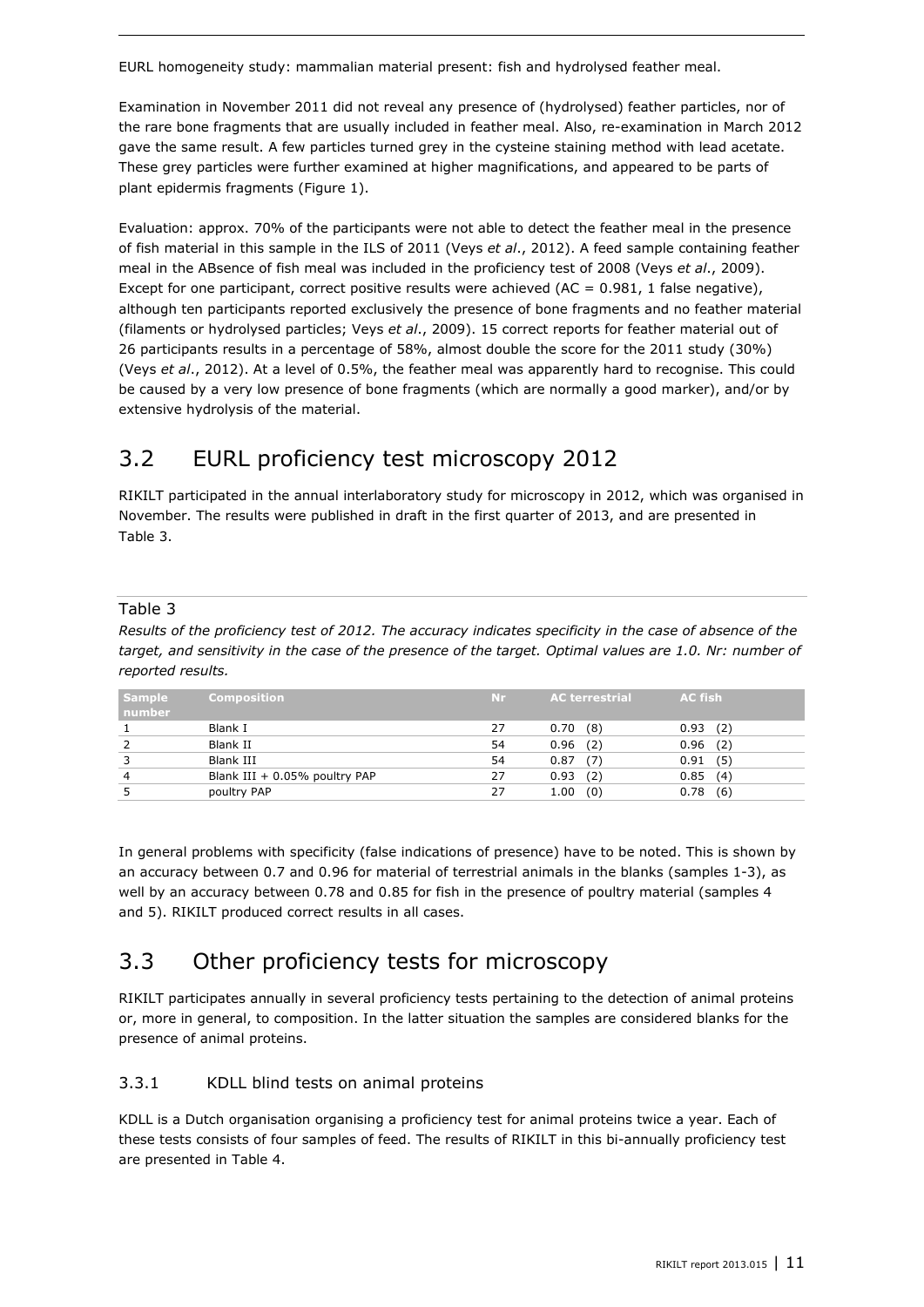#### Table 4

*Contents of the KDLL proficiency tests with RIKILT results.*

| <b>Sample</b>   | <b>Composition</b>                                   | <b>RIKILT</b> result |                    |  |
|-----------------|------------------------------------------------------|----------------------|--------------------|--|
|                 |                                                      | <b>Fish</b>          | <b>Terrestrial</b> |  |
| MIK12-1A        | 0.7% feather meal                                    | present              | present            |  |
| <b>MIK12-1B</b> | 1.7% fish meal, 1.7% poultry meal                    | present              | present            |  |
| MIK12-1C        | Microscopic examination; no animal proteins          | absent               | absent             |  |
| MIK12-1D        | Label check; no animal proteins                      | absent               | absent             |  |
| <b>MIK12-2A</b> | 1.0% meat meal                                       | absent               | present            |  |
| MIK12-2B        | 2.08% fish meal, 0.42% poultry meal, 0.82% meat meal | present              | present            |  |
| MIK12-2C        | Microscopic examination; no animal proteins          | absent               | absent             |  |
| MIK12-2D        | Label check; no animal proteins                      | absent               | absent             |  |

The RIKILT results were correct in most cases except one. The false positive for fish in sample MIK12- 1A (Table 4) can be assumed to be related to the presence of poultry material, which is comparable to the results presented in Table 2 (sample 137).

#### <span id="page-13-0"></span>3.3.2 IAG blind tests on composition

IAG is a European organisation for supporting microscopic research. One of its activities is to organise several ring tests (proficiency tests) for composition. The results for two tests on composition are presented in Table 5.

#### Table 5

*Contents of the IAG proficiency tests with RIKILT results.*

| <b>Sample</b> | <b>Description</b> | Composition        | <b>RIKILT</b> result |             |
|---------------|--------------------|--------------------|----------------------|-------------|
|               |                    |                    | / Fish/              | Terrestrial |
| SFR S1-2012   | Pig feed           | No animal proteins | absent               | absent      |
| LUFA 1-2012   | Dairy feed         | No animal proteins | absent               | absent      |

The usual composition of feeds in these proficiency tests does not include animal proteins. The RIKILT results were in agreement with the composition of the two samples.

### <span id="page-13-1"></span>3.3.3 IAG blind tests on animal proteins

The IAG is organising annually a ring test for the detection of animal proteins. RIKILT as organiser for this ring test is usually not participating in this test. However, in 2012 three of the four samples of the 2012 test were blindly put in the regular monitoring program. These samples consisted of a blank, a fish meal fortified with 10% of salmon meal, and a feed with 0.02% MBM (meat and bone meal). The salmon meal was used for their relative similarity to material of terrestrial animals. In all three cases RIKILT produced correct results (van Raamsdonk *et al*., 2012).

### <span id="page-13-2"></span>3.4 General background to RIKILT microscopy procedures

RIKILT always applies the full instructions as laid down in Annex VI of Regulation (EC) 152/2009. This means that both the sediment and the original sample are examined. The examination at lower magnification is carried out extensively. In this way all types of prohibited types of material can be found in the full sample.

The general facilities at RIKILT for sample preparations, such as grinding and drying, are separated for highly contaminated samples and other regular samples. This means that e.g. fish meal is never ground in the same rooms and mills as other samples are.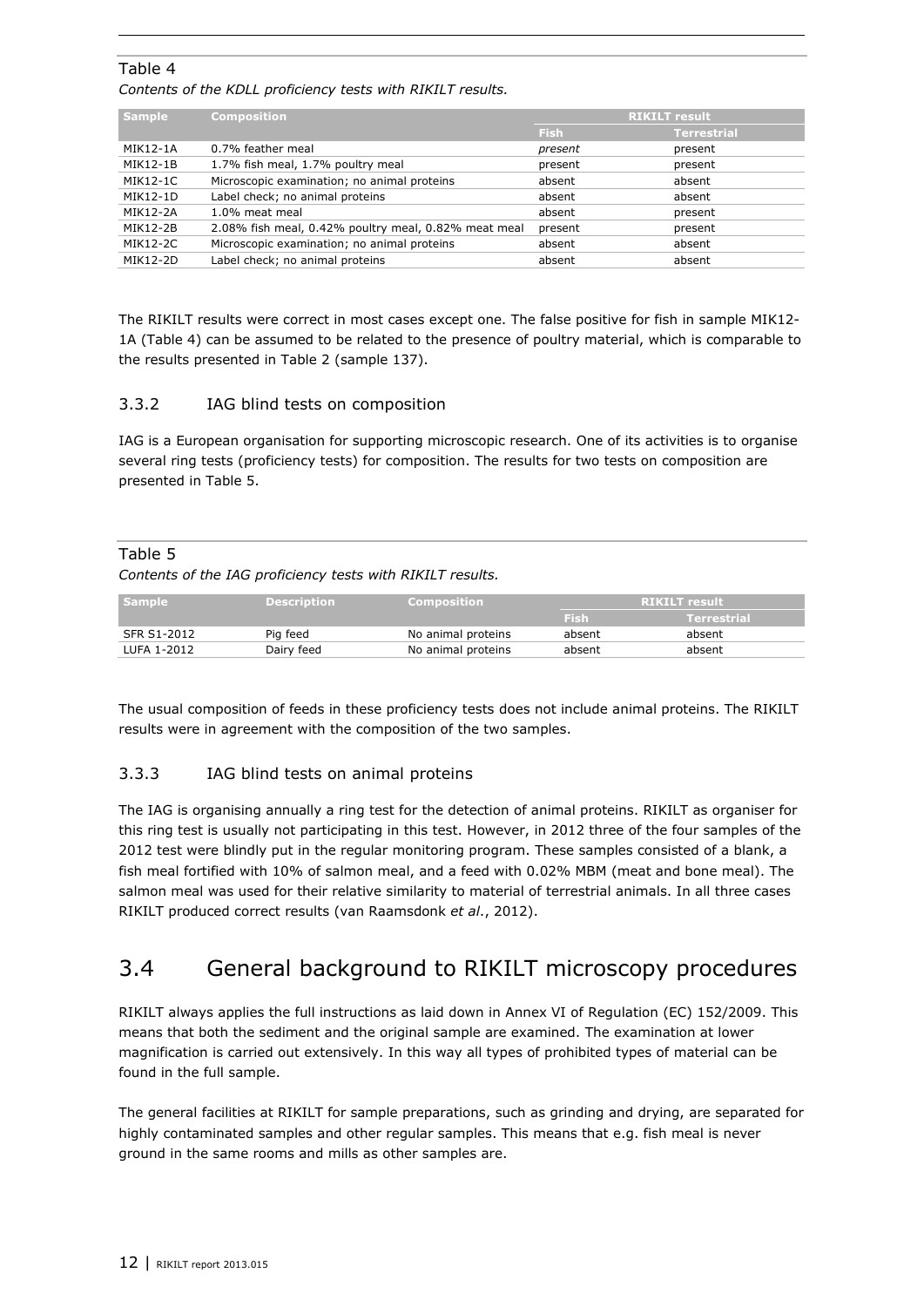At the end of 2011 RIKILT started a general evaluation of the implementation of the procedures for sedimentation and examination of all samples for microscopic analysis. As one of the results, four different sets of sedimentation funnels are applied from mid 2012: a) for general samples, b) for fish materials, c) for samples belonging to a ring test, d) for pure samples originating from terrestrial animals. The separate set of funnels for fish is based on the situation that fish can be either a legal ingredient or a contaminant.

It goes without saying that the preparation of contaminated samples for other ring tests, such as that of IAG, is always carried out in facilities that are at a large physical distance from the microscopic lab. Furthermore, RIKILT applies weekly examination of internal blank standards, according to our own quality assurance system. These blank samples always turn out to be negative.

## <span id="page-14-0"></span>3.5 DNA detection and identification

The EURL organised two tests for the detection of ruminant DNA. The first test, started in December 2011 and finalised in February 2012, was aimed at the validation of the TNO Triskelion ruminant test (Fumiere,2012a). Twelve laboratories analysed a set of 10 samples of DNA extracts (no feed samples included), consisting of four different blanks (without ruminant DNA) and six contaminated samples with ruminant DNA at three levels. The description of the samples and the overall results of the twelve laboratories is given in Table 6.

#### Table 6

*Results of the ruminant PCR validation test of 2012. The performance of the twelve laboratories is indicated by the percentage of correct results at two detection levels. Every sample was analysed in 20 replicates, divided over two runs, and pooled per type. Nr: total number of replicates per lab.*

| <b>Sample</b><br>number | <b>Composition</b>                | Nr. | <b>Laboratory performance</b><br>at cut-off $= 15$ copies | <b>Laboratory performance</b><br>at $cut-off = 10$ copies |  |
|-------------------------|-----------------------------------|-----|-----------------------------------------------------------|-----------------------------------------------------------|--|
|                         | DNA extracts                      |     |                                                           |                                                           |  |
| $\overline{2}$          | Blank 1: compound feed            | 20  |                                                           |                                                           |  |
| $\overline{4}$          | Blank 2: fish meal                | 20  | Two out of 12 labs $< 95\%$                               | Four out of 12 labs $< 95\%$                              |  |
| -8                      | Blank 3: rapeseed oilcake         | 20  |                                                           |                                                           |  |
| 9                       | Blank 4: maize + 5% w/w pig DNA   | 20  |                                                           |                                                           |  |
| 1, 10                   | 0.1% w/w bovine DNA in Blank 1    | 40  | All labs $> 95%$ correct                                  | All labs $> 95%$ correct                                  |  |
| 5, 7                    | 0.025% w/w bovine DNA in Blank 1  | 40  | All labs $> 95%$ correct                                  | All labs $> 95%$ correct                                  |  |
| 3,6                     | 0.0125% w/w bovine DNA in Blank 1 | 40  | All labs $> 95%$ correct                                  | All labs $> 95%$ correct                                  |  |

The test appeared valid for the detection of ruminant DNA at low levels (sensitivity). The number of false positives for the blanks (specificity), however, depended on the laboratory and on the detection level (cut off). The report (Fumiere, s.n.) did not provide a stratification of the result per blank sample, which means that the possible source of the false positives cannot be reconstructed. The report is publicly available as draft, but a final (approved) version is not yet published. RIKILT produced correct results for all samples and in all four runs.

The ILS for PCR 2012 was announced in February 2012 and sample analysis took place in April 2012. The final deadline was May 11th. This ILS was aimed at the implementation of the ruminant test.

Different feed matrices were used for the preparation of the sample set:

- Blank 1: feed for sow (used in samples  $#1, #2, #3, #4$  and  $#8$ );
- Blank 2: mix made of 60% of barley, 16% of maize, 16% of flax and 8% of alfalfa (used in samples #5, #6, #9 and #10);
- Blank 3: ground maize kernels (used in sample #7).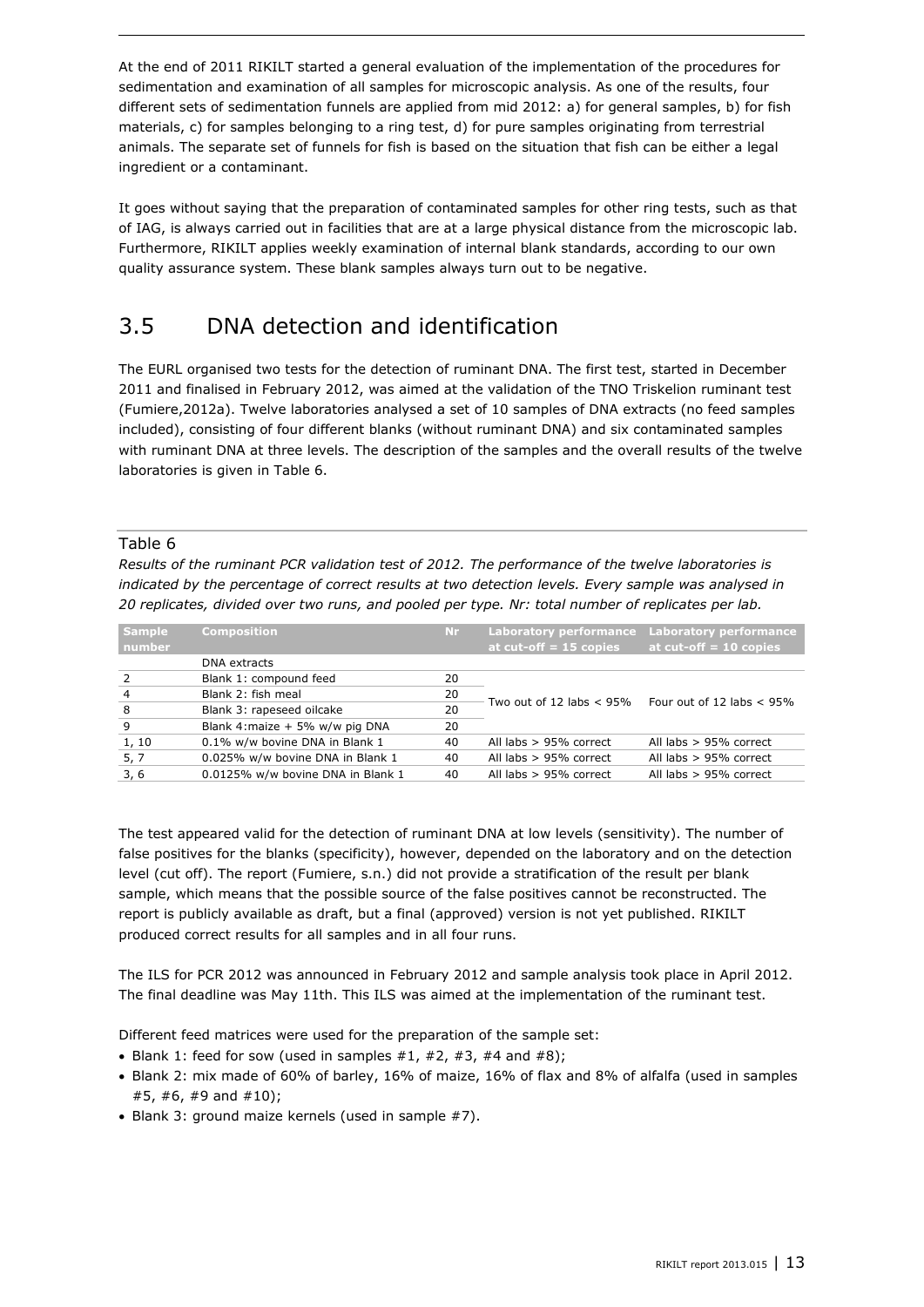#### Table 7

*Results of the ruminant PCR implementation test of 2012. The accuracy indicates specificity in the case of absence of the target, and sensitivity in the case of the presence of the target. Optimal values are 1.0. Nr: number of reported results.*

| <b>Sample</b><br>number | <b>Composition</b>         | <b>Nr</b> | <b>SE</b> ruminant | <b>SP</b> ruminant |
|-------------------------|----------------------------|-----------|--------------------|--------------------|
|                         | Feed samples               |           |                    |                    |
|                         | 0.1% sheep PAP in blank 1  | 21        | 1.0                |                    |
| 2, 3                    | 0.1% cattle PAP in blank 1 | 42        | 1.0                |                    |
| 4                       | 1% pig PAP in blank 1      | 21        |                    | 0.76(5)            |
|                         | <b>DNA</b> extracts        |           |                    |                    |
| 5                       | 0.2% cattle PAP in blank 2 | 21        | 1.0                |                    |
| 6, 10                   | 0.1% cattle PAP in blank 2 | 42        | 1.0                |                    |
|                         | 5% pig PAP in blank 3      | 21        |                    | 1.0                |
| 8                       | 0.1% sheep PAP in blank 1  | 21        | 1.0                |                    |
| 9                       | Blank 2                    | 21        |                    | 1.0                |

Blank 1 and blank 3 were not included in the design. The PAPs were heat treated at 133 °C (sheep, pig) or on 141 °C (cattle). A total of 21 NRLs participated in this study. Overall the result was excellent for most samples. RIKILT had correct results in all cases. Five laboratories reported false positive results for sample 4. This is presumably caused by cross-contamination during the DNA extraction steps. This is in concordance with the situation that no false positives have been reported in all samples which are submitted as already extracted DNA samples (samples 5-10) (Fumière *et al*., 2012b).

### <span id="page-15-0"></span>3.6 Cooperation with the EURL animal proteins

The RIKILT delegation, consisting of two persons, participated in the annual meeting of the EURL/NRL network in April in Berlin. Several issues were discussed, including the annual proficiency test for microscopy of the year 2011, the proposed improvements of the microscopic method (amendment of Regulation (EC) 152/2009), the consequences for monitoring after lifting the ban for non-ruminant animal proteins in fish feed, and the analytical problems for PCR in the presence of milk products or other legally allowed ruminant materials. In the latter case DNA was extracted from the heavy fraction, assuming that this fraction does not contain any remains of 'allowed' ruminant DNA. It was announced at this meeting that even heavy procedures for clean-up does not assure the absence of this ruminant DNA. RIKILT participated actively in all these discussions. After the meeting in Berlin RIKILT discussed an alternative strategy for solving the analytical problem of legally present ruminant DNA using immunoassays. This strategy was included in the annual work plan for method development for the detection of animal proteins in 2013.

As a spin-off of the annual meeting, RIKILT made an inventory of the possible treatments of bone particles for removing DNA of allowed ingredients and saving the native bone DNA material.

The EURL has organised two meetings (April en October) to discuss the implementation of the PCR methods for identification of animal proteins. RIKILT employees participated in both meetings, and were involved in the process of development of Standard Operational Procedures (SOPs), which were intended to be part of the official procedures as guiding documents of the official legislation. RIKILT is represented in the two Expert Panels advising the EURL in matters of microscopy and PCR.

An EURL delegation (director and microscopy coordinator) visited RIKILT in June 2012. Several topics were discussed, such as cooperation in the areas of method development, strategy for monitoring, and an inspection of the RIKILT facilities for sample preparation and microscopic research was carried out. The measures taken in the RIKILT laboratories for improvement of the work flow were considered as valid and sufficient by the EURL delegation. The further development of methods for the identification of pig, poultry and fish material was effectuated in the research plans of the WOT project Method development animal proteins.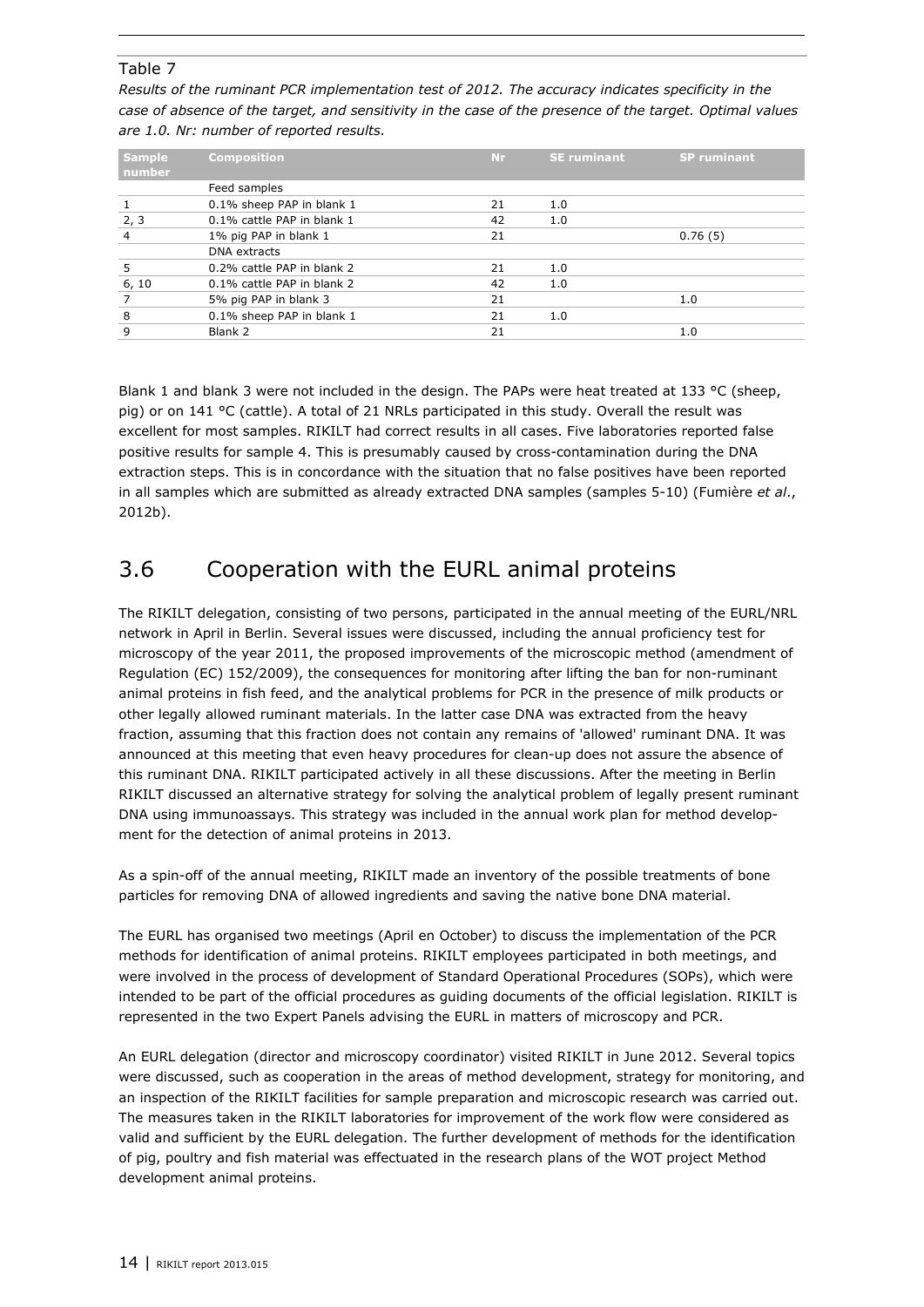## <span id="page-16-0"></span>3.7 Support of the national authority

RIKILT had frequent contact with the competent authority and the Netherlands Food and Consumer Product Safety Authority (NVWA) concerning general advices and support for the discussion in the procedures for establishment of new EU legislation. These processes were mainly focusing on Regulation (EC) 152/2009 for improvement of the microscopic method and the implementation of the identification of animal proteins of ruminant origin by means of PCR, and Regulation (EG) 1069/2009 concerning the acceptance of pig and poultry proteins for aquafeed.

## <span id="page-16-1"></span>3.8 Future developments

An impressive update has been made for the legislation, both with respect to the ban on the use of animal proteins in animal feed as well as in the implementation of control methods. The measures will become effective in 2013. Several aspects concerning the implementation needs further attention. The performance of the microscopic detection is generally good. Only minor aspects such as the detection of feather meal need attention. The implementation of the ruminant test in the NRL labs was carried out successfully, although the specificity of the test in the presence of pig DNA deserves further attention.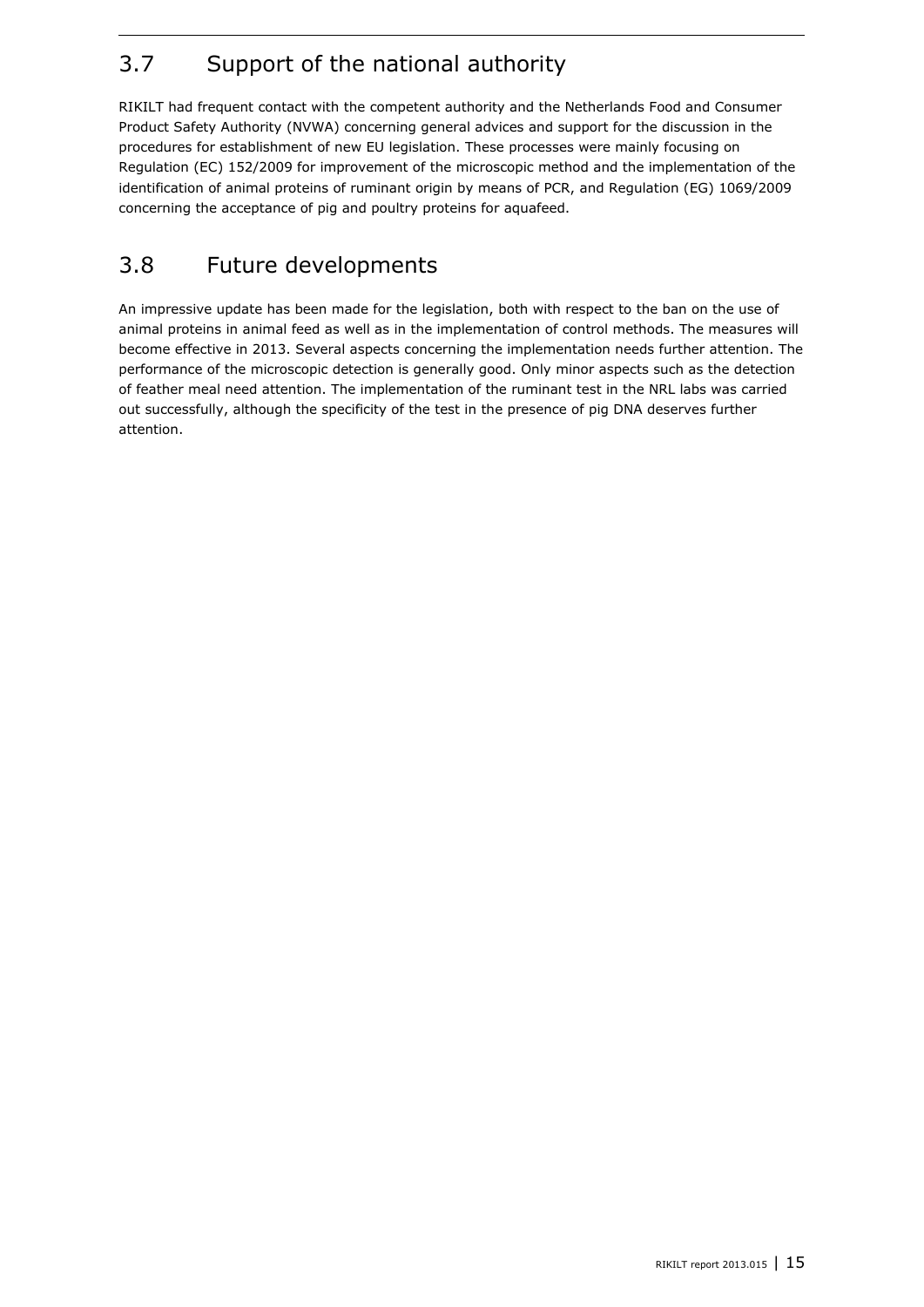## <span id="page-17-0"></span>References

- Fumière, O., Marien, A., Berben, G., 2012a. Validation study of a real-time PCR method developed by TNO Triskelion bv for the detection of ruminant DNA in feedingstuffs. Centre Wallon de Recherches agronomiques, Gembloux.
- Fumière, O., Marien, A. Berben G., 2012b. EURL-AP PCR implementation test 2012. Centre Wallon de Recherches agronomiques, Gembloux.
- Raamsdonk, L.W.D. van, Pinckaers, V., Vliege, J.M., 2012. Animal proteins in feed. IAG ring test 2012. Report 2012.009, RIKILT, Wageningen, pp. 39.
- Veys P., Berben G., Baeten V., 2009. EURL-AP Proficiency Test 2008 Final report. Community Reference Laboratory for Animal Proteins in feedingstuffs, Walloon Agricultural Research Centre, Valorization of Agricultural Products Department, Gembloux, Belgium.
- Veys, P., G. Berben and V. Baeten, 2012. EURL-AP Proficiency Test Microscopy 2011, Final version. Centre Wallon de Recherches agronomiques, Gembloux. ISBN 978-2-87286-081-4.
- Veys, P., Berben, G., 2013. EURL-AP Proficiency Test Microscopy 2012, final version. Centre Wallon de Recherches agronomiques, Gembloux. ISBN 978-2-87286-084-5.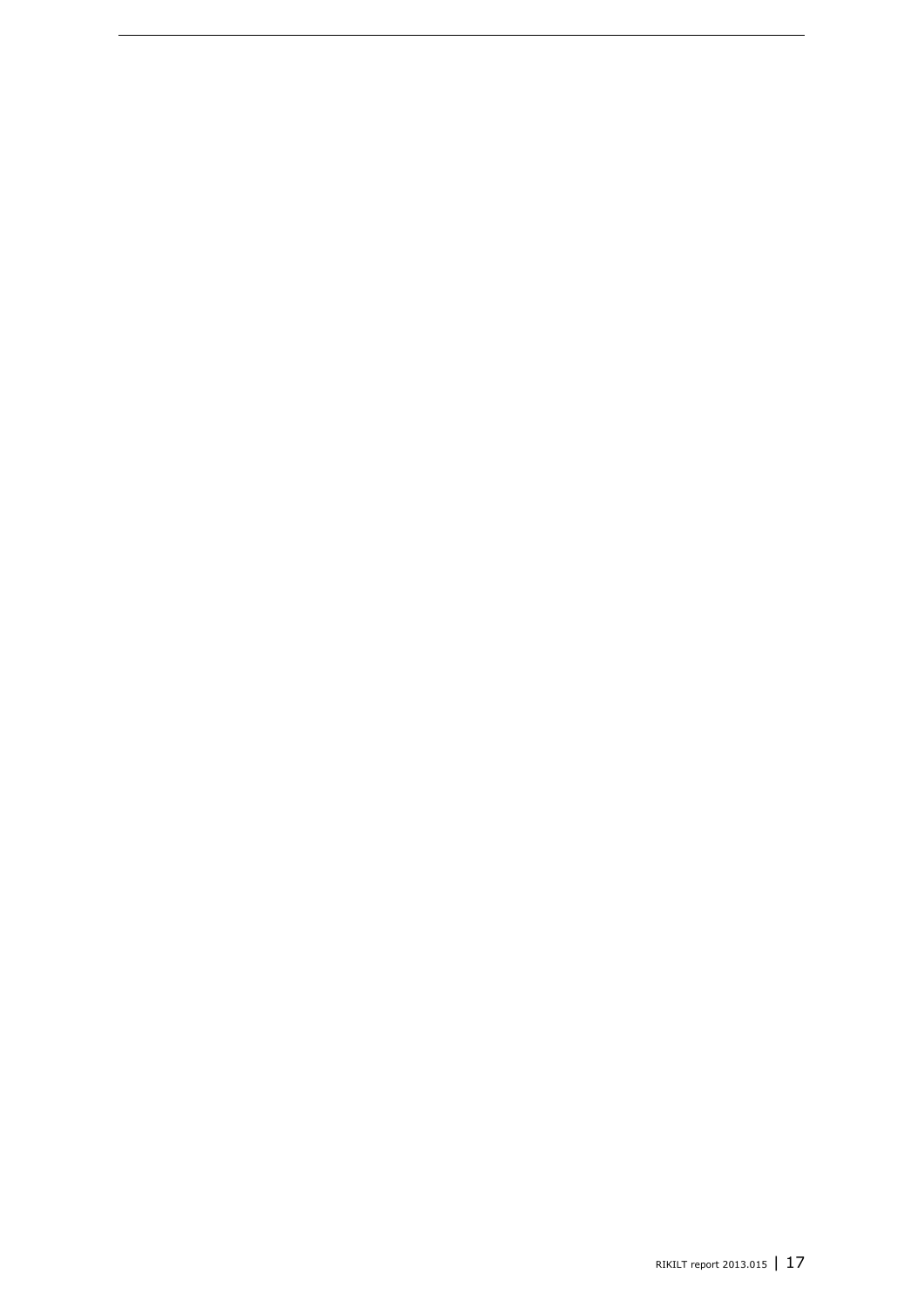RIKILT Wageningen UR P.O. Box 230 6700 AE Wageningen The Netherlands T +31 (0)317 48 02 56 [www.wageningenUR.nl/en/rikilt](http://www.wageningenur.nl/en/rikilt)

RIKILT report 2013.015

RIKILT Wageningen UR is part of the international knowledge organisation Wageningen University & Research centre. RIKILT conducts independent research into the safety and quality of food. The institute is specialised in detecting and identifying substances in food and animal feed and determining the functionality and effect of those substances.

The mission of Wageningen UR (University & Research centre) is 'To explore the potential of nature to improve the quality of life'. Within Wageningen UR, nine specialised research institutes of the DLO Foundation have joined forces with Wageningen University to help answer the most important questions in the domain of healthy food and living environment. With approximately 30 locations, 6,000 members of staff and 9,000 students, Wageningen UR is one of the leading organisations in its domain worldwide. The integral approach to problems and the cooperation between the various disciplines are at the heart of the unique Wageningen Approach.